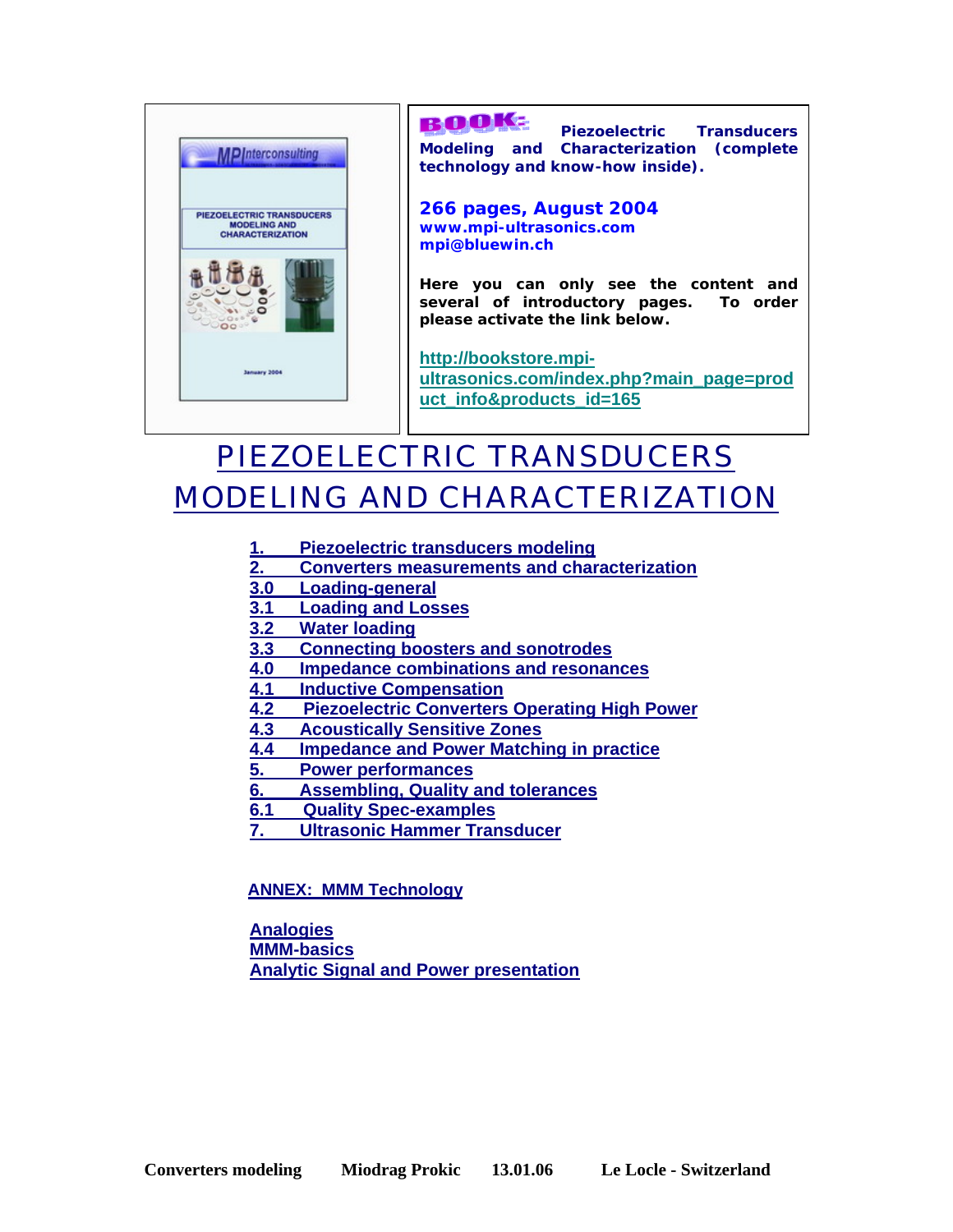# **1. Piezoelectric Converters Modeling and Characterization**

Here are pictures of products that are related to modeling and characterization techniques presented in this paper. All of such devices and components can be measured, modeled and characterized using (more or les) the same methodology and the same terminology.



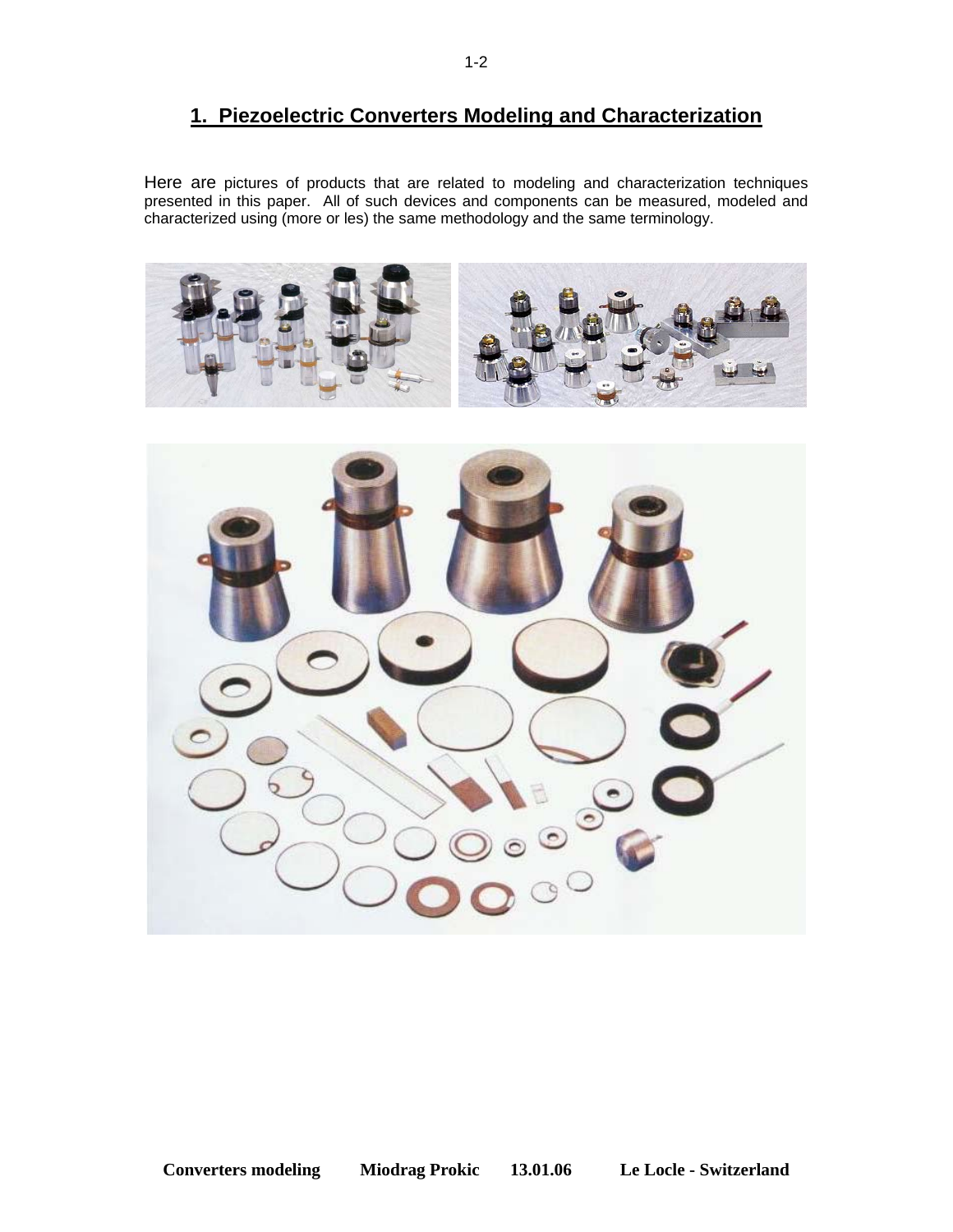There are many possibilities to present and analyze equivalent models of piezoelectric converters. The analysis presented here will primarily cower modeling of high-power piezoelectric, Langevin, sandwich-converters (applicable in ultrasonic cleaning, plastic welding, sonochemistry and other power industrial applications), and the same analysis can easily be extended to cover much wider field of different piezoelectric transducers and sensors (but this was not the main objective of this paper). For electrical engineering needs (as for instance: when optimizing ultrasonic power supplies, in order to deliver maximal ultrasonic power to a mechanical load) we need sufficiently simple and practical (lumped parameter), equivalent models, expressed only using electrical (and easy measurable or quantifiable) parameters (like resistance, capacitances, inductances, voltages and currents). Of course, in such models we should (at least) qualitatively know which particular components are representing purely electrical nature of the converter, and which components are representing mechanical or acoustical nature of the converter, as well as to know how to represent mechanical load. For here described purpose, the best lumped parameter equivalent circuits that are fitting a typical piezoelectric-converter impedance (the couple of series and parallel resonance of an isolated vibration mode) are shown to be Butterworth-Van Dyke (**BVD**) and/or its electrical dual-circuit developed by Redwood (booth of them derived by simplifying the Mason equivalent circuit and/or making the best piezoelectric impedance modeling based on experimental results and electromechanical analogies). In this paper the two of mutually equivalent (above mentioned, **and later slightly modified**), dual electrical models will be used to present a piezoelectric converter operating in its series and/or parallel resonance, Fig. 1.

Above described objective has been extremely simplified after electronics industry developed Network Impedance (Gain-Phase) Analyzers (such as HP 4194A and similar instruments). Practically, for the purpose of modeling, it is necessary to select one single converter's operating mode (to select a frequency window which captures only the mode of interest, or the single couple of series and parallel resonance belonging to that mode) and let Impedance Analyzer to perform electrical impedance measurements by producing sweeping frequency signal in the selected frequency interval (and by measuring voltage and current passing on the converter connected to the input of Impedance Analyzer). The next step (implemented in Impedance Analyzers) is to compare the measured impedance parameters with theoretically known converter model (lumped parameters model, already programmed as an modeling option inside of Impedance Analyzer), and to calculate model parameters (practically performing the best curve fitting that places measured impedance values into theoretical impedance model). This way, in a few (button pressing) steps we are able to get numerical values of all (R, L, C) electrical components relevant (only) for selected converter mode and selected frequency range (and this is in most cases the most important for different engineering purposes, such as: optimizing ultrasonic power supplies, realizing optimal resonant frequency and output power control, optimizing converters quality…). We are also able to compare (using modern impedance analyzers) how close are measured impedance values (of a real converter), and values resulting from impedance curve fitting process. In cases of well-designed converters (and converters with sufficiently high mechanical quality factor) we are able to get almost 100% correct modeling in a selected frequency window (meaning that all measured and calculated R, L and C, lumped model parameters, are numerically almost 100% correct).

#### **The objectives of this paper are:**

1. To explain the most important (and simplified, practical and easy quantifiable), electrical lumped-parameters equivalent circuits, suitable to represent piezoelectric converter in its series and/or parallel resonance, for purposes such as converters characterization, qualification and optimization, for different electrical design purposes, as well as to explain qualitatively converter models regarding higher frequency harmonics, and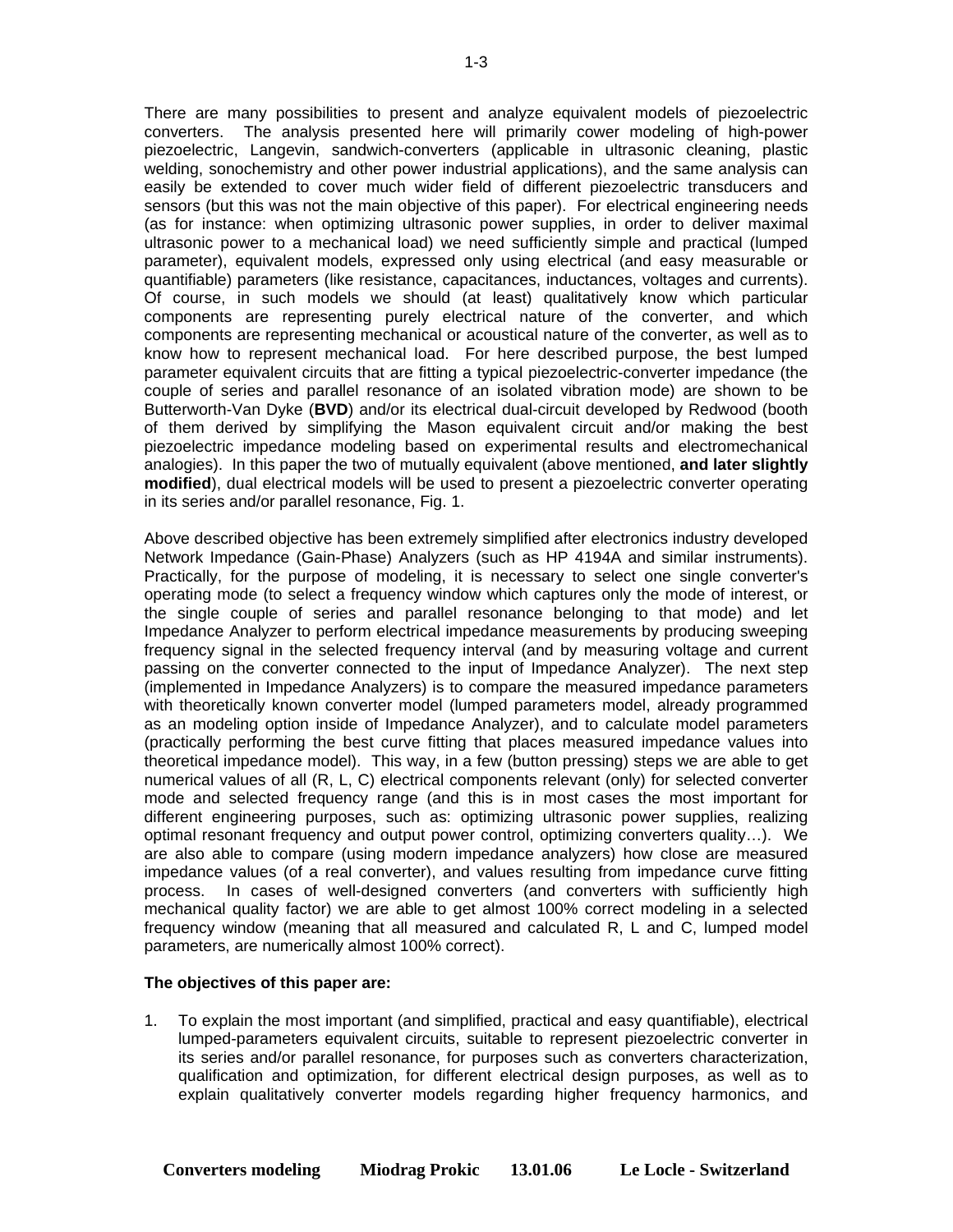models when converter transforms mechanical input into electrical output (operating as a receiver or sensor).

- 2. To establish the very general concept of mechanical loading of piezoelectric converters (where mechanical load is presented in normalized form using the mechanical-load units comparable to internal resistance of the converter-driving electric circuit, or ultrasonic power supply).
- 3. To analyze the optimal power transfer of piezoelectric converters (when transforming electrical input into mechanical output), operating in series and parallel resonance, and to explain mechanical loading process and losses in both situations.



### **Fig. 1 Piezoelectric Converter (One-Port), Dual, BVD Models valid in the close vicinity of an isolated couple of converters series and parallel resonances**

The Fig. 1 presents two of the most widely used lumped-parameters piezoelectric converter impedance models (mutually equivalent, **BVD** = **B**utterworth-**V**an **D**yke, dual-circuits models), valid for isolated couple of series and parallel resonances (of a non-loaded). In fact, on the fig Fig. 1 are presented the simplest models applicable for relatively high mechanical quality factor piezoelectric converters, where thermal dissipative elements in piezoceramics could be neglected. The more general models (again mutually equivalent), representing real piezoelectric (non-loaded) converters with dissipative dielectric losses and internal resistive electrode-elements ( $R_{op}$  (=) Leakage AC and DC resistance,  $R_{os1} \approx R_{os2}$  (=) Dielectric resistive **loss of piezoceramics**) in piezoceramics are presented on the Fig. 2. For high quality piezoceramics **Rop**, is in the range of 10 MΩ - 50 MΩ, and **Ros1**, **Ros2** are in the range between 50 Ω and 100  $Ω$ , measured at 1 kHz, low signal (and can be calculated from piezoceramics **tan**δ value, or using HP 4194A, and similar Impedance Analyzers). In most of cases of high quality piezoceramics we can neglect **Rop** as too high resistance, and **Ros1**, **Ros2**, as too low values, but we should also know that dielectric and resistive losses are becoming several times higher when converter is driven high power, in series or parallel resonance, comparing them to low signal measurements.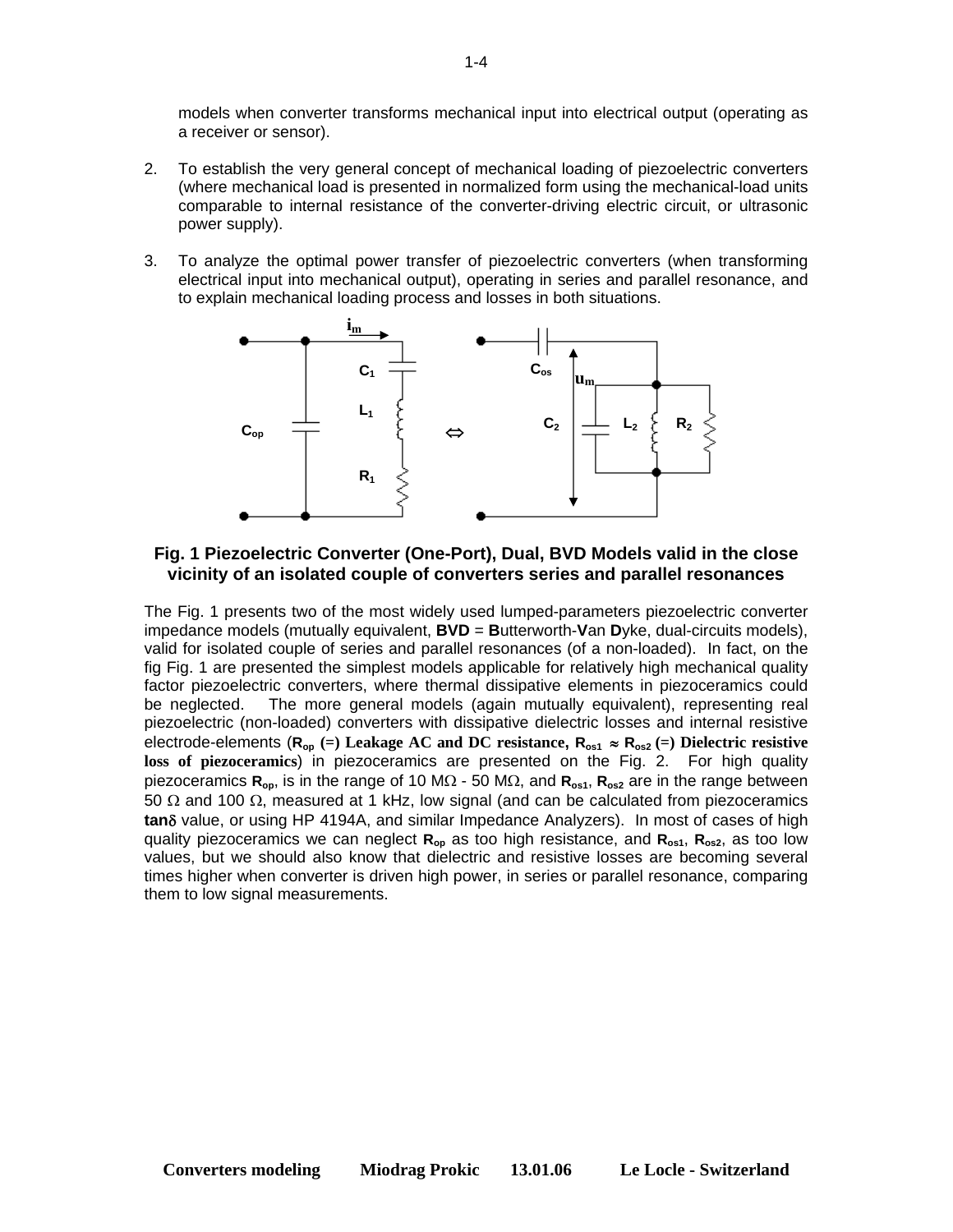

**Fig. 2 BVD Piezoelectric Converter Models with dissipative elements** 

The other dissipative power losses ( $\mathbf{R}_1$  and  $\mathbf{R}_2$ ) are belonging to the mechanical circuit branch and come from converter joint losses, from planar friction losses between piezoceramics and metal parts, from mounting elements and from material hysteresis-related losses (internal mechanical damping in all converter parts). The models from the Fig. 2 can be schematically simplified if we introduce abbreviated electric-elements symbolic presenting dissipative (real) inductances and capacitances together with their belonging resistances, using only one symbol, as for instance: For any electric combination (or connection) between one capacitance and one resistance we shall introduce the symbol **C\***, and for any electric combination between one inductance and one resistance we shall introduce the symbol **L\*** (since we can always find exact circuit transformations between two elements in serial and parallel connection). Doing this way, models presented on Fig. 2 will be simplified as given on the Fig. 3, and applicable circuit equivalents (used in Fig. 3) are presented on the Fig. 4.



**Fig. 3 Simplified BVD Piezoelectric Converter Models (L\* and C\* are presenting real inductances and capacitances with internally integrated, dissipative elements: Fully equivalent to models on Fig. 2)**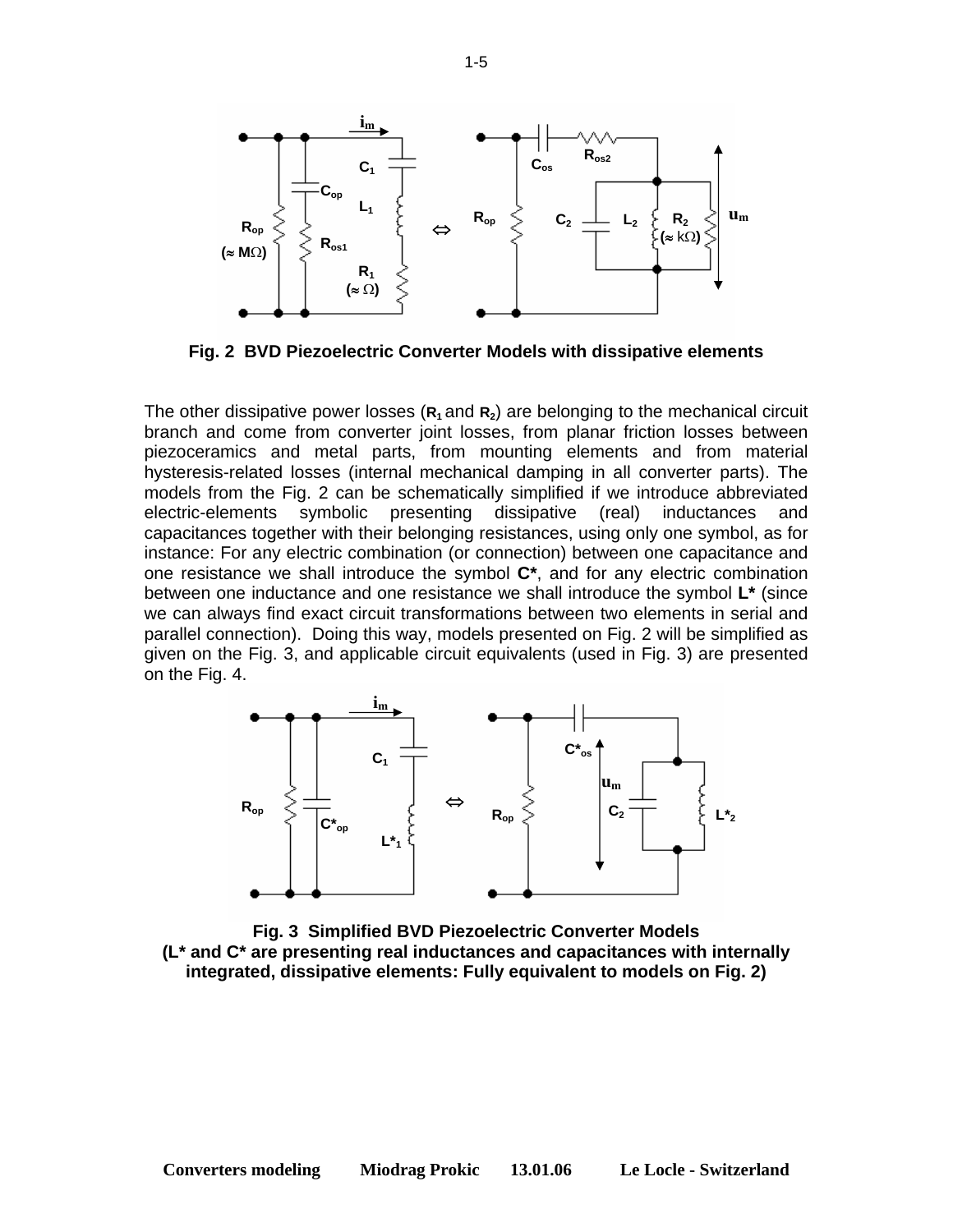

**Fig. 4 Circuit Equivalents & Simplifications (explaining models from Fig. 3)** 

The other elements on the Fig. 2 are:  $C_{os} \approx C_{op}$  (=) Clamped, static capacitance/s of **piezoceramics**, **C1/2, L1/2 (=) motional mass and stiffness elements of converter's mechanical oscillating circuit/s** (see Fig. 7 to find approximate mathematical relations between all model parameters)**.** We could also add in series to any of input converter terminals the cable (and winding) resistance, since every real converter has input electrodes, soldered or bonded (electrical) joints, and a cable (presently neglected parameters).

The influence of an external acoustic load on the converters' modeling is presented on the Fig. 5, by introducing loading resistances  $\mathbf{R}_{L1}$  and  $\mathbf{R}_{L2}$ , as the closest and very much simplified equivalent of the real converter loading (in reality loading resistances **R**<sub>L1</sub> and **R**<sub>L2</sub>, sometimes should be treated as complex impedances as the most general case).



**Fig. 5 Alternative BVD Models of Loaded Piezoelectric Converters**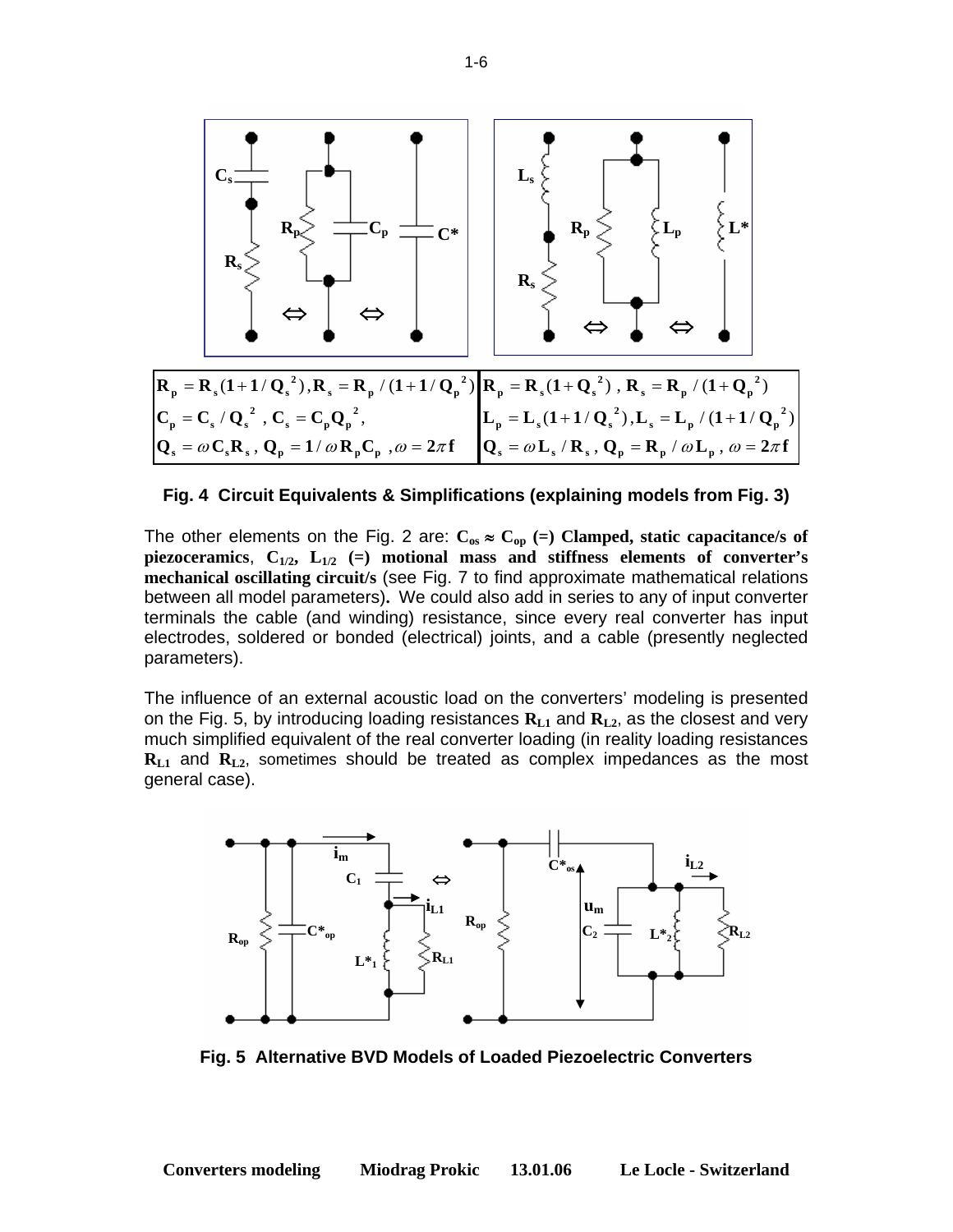Based on equivalent electric circuits presented on Fig. 4, we can easily place parallel-loading resistances from Fig. 5 in series with inductances, just by calculating new equivalent frequency-dependant elements-values. In literature regarding the same problematic it is very usual to see that left-side piezoelectric converter-model from Fig. 5 has loading resistance in series with motional inductance and capacitance, and for the model on the right side of the Fig. 5 is usual that loading resistance is found in parallel with motional inductive and capacitive circuit elements (but using Electric Circuit Theory we can easily play with any of parallel or series elements combination, as presented on the Fig. 4). It is also clear that loading nature or load-resistance would change, depending how and where we place it (in situations, like in series connection/s with motional inductance, load resistance would increase with load-increase (starting from very low value), and in case of placing it in parallel with motional inductance (as presented on Fig. 5), load resistance would decrease with load-increase (starting from very high value)).

*In all above given converter models (Figs. 1,2,3,5), we can recognize motional current im and motional voltage um as the most important mechanical-output power/amplitude controlling parameters of piezoelectric converters in series and parallel resonance. When converter is operating in series resonance, in order to control its output power and/or amplitude we should control its motional current*  $i_m$ *, and in the regime of parallel resonance, output power and/or amplitude are directly proportional to the motional voltage um. More precisely, when we compare two operating regimes of the same converter, when converter is producing the same output power (in series and/or parallel resonance), we can say that converter operating in series resonance is able to deliver to its load high output force (or high pressure) and relatively low velocity, and when operating in parallel resonance it is able to deliver high output velocity and relatively low force (knowing that output converter power is the product between velocity and force delivered on its front emitting surface). Here we are using the electromechanical analogy system: (CURRENT* ⇔ *FORCE) & (VOLTAGE* ⇔ *VELOCITY). When we are talking about converter's series-resonance frequency zone, this is the case of motional Current-Force resonance (where converter's impedance has low values), and when we are talking about converter's parallel-resonance frequency zone, this is the case of motional Voltage-Velocity resonance (where converter has high impedance values). Automatically, if we realize by electrical means high motional current (current resonance, equal to series resonance), the converter will produce high motional force (it will operate in a force resonance). Also, if we realize by electrical means high motional voltage (voltage resonance, equal to parallel resonance), the converter will produce high motional velocity (it will operate in a velocity resonance). All above conclusions, for the time being, are based only on the analogy (CURRENT*  $\Leftrightarrow$ *FORCE) & (VOLTAGE* ⇔ *VELOCITY), and later on, some more (experimental) supporting facts will be presented.* 

It is also important to underline which circuit-elements (in all above found circuits, Figs. 1,2,3,5) are representing purely electrical elements of a piezoelectric converter, and which elements are only given as functional (and analog) electrical equivalents of converter's mechanical parts and its mechanical properties (including loading elements), see Fig.6.